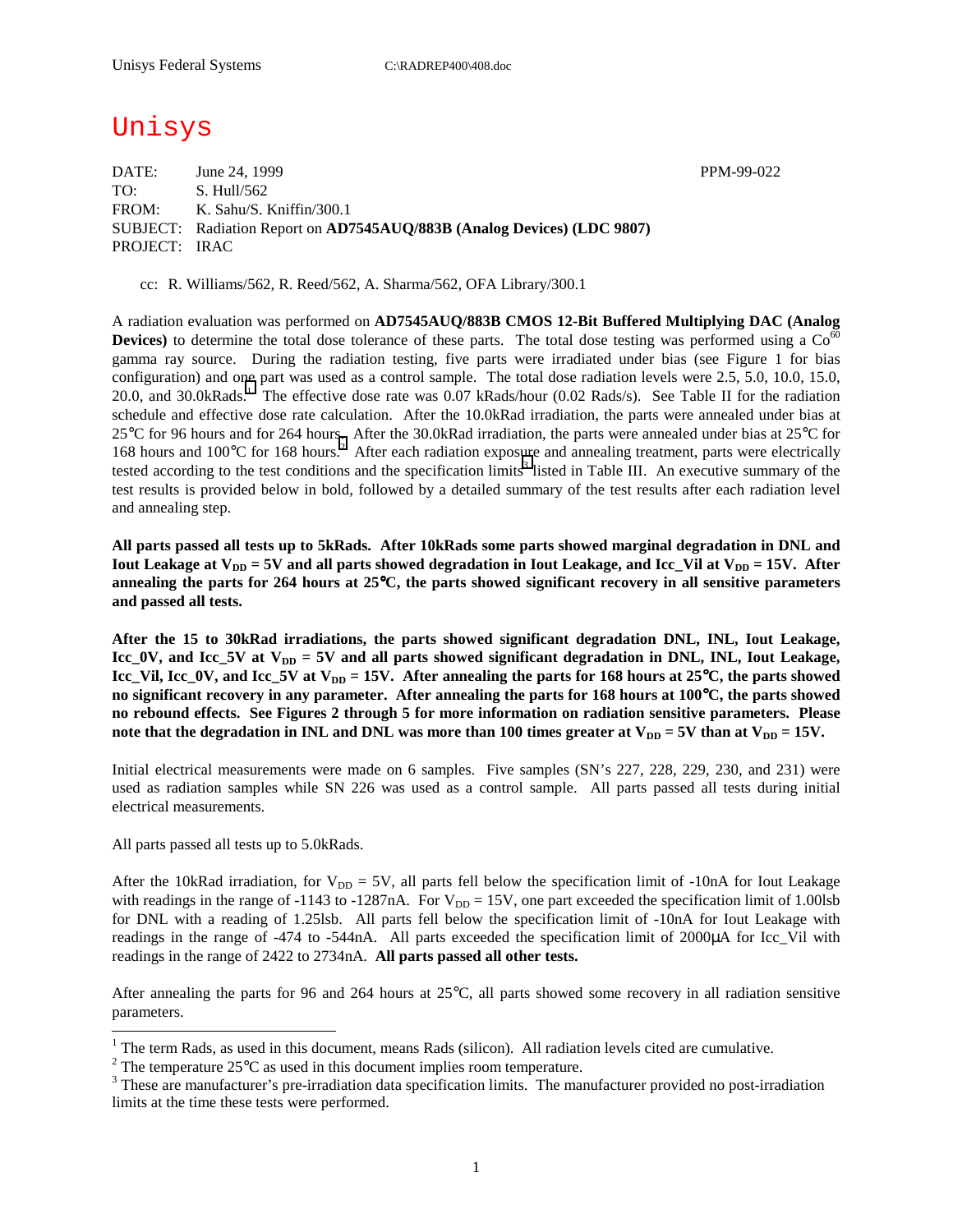After the 15kRad irradiation, for  $V_{DD} = 5V$ , all parts exceeded the specification limit of 0.50lsb for INL with readings in the range of 0.89 to 1.26lsb. One part exceeded the specification limit of 1.00lsb for DNL with a reading of 1.24lsb. All parts fell below the specification limit for Iout Leakage with readings in the range of -1592 to - 1656nA. For  $V_{DD} = 15V$ , all parts exceeded the specification limit of 0.50lsb for INL with readings in the range of 0.66 to 0.86lsb. One part exceeded the specification limit of 1.00lsb for DNL with a reading of 1.25lsb. All parts fell below the specification limit for Iout Leakage with readings in the range of -675 to -695nA. All parts exceeded the specification limit for Icc\_Vil with readings in the range of 2911 to 3355nA. **All parts passed all other tests.**

After the 20kRad irradiation, for  $V_{DD} = 5V$ , all parts showed significant degradation in INL and DNL with readings in the range of 24 to 7761lsb for both. All parts fell below the specification limit for Iout Leakage with readings in the range of -1669 to -1765nA. All parts exceeded the specification limit of 100µA for Icc\_0V with readings in the range of 330 to 510 $\mu$ A. For V<sub>DD</sub> = 15V, all parts exceeded the specification limit for INL with readings in the range of 1.59 to 2.08lsb. Four parts exceeded the specification limit for DNL with readings in the range of 1.07 to 1.22lsb. All parts fell below the specification limit for Iout Leakage with readings in the range of -708 to -744nA. All parts exceeded the specification limit for Icc\_Vil with readings in the range of 4366 to 4996nA. All parts exceeded the specification limit of 100µA for Icc\_0V with readings in the range of 474 to 740µA. All parts exceeded the specification limit of 100 $\mu$ A for Icc 5V with readings in the range of 324 to 510 $\mu$ A. **All parts passed all other tests.**

After the 30kRad irradiation, for  $V_{DD} = 5V$ , all parts showed significant degradation in INL and DNL with readings in the range of 3963 to 6397lsb for both. All parts fell below the specification limit for Iout Leakage with readings in the range of -1844 to -1949nA. All parts exceeded the specification limit for Icc\_0V with readings in the range of 1889 to 2740µA. All parts exceeded the specification limit of 100µA for Icc\_5V with readings in the range of 137 to 165 $\mu$ A. For V<sub>DD</sub> = 15V, all parts exceeded the specification limit for INL with readings in the range of 3.49 to 4.37lsb. All parts exceeded the specification limit for DNL with readings in the range of 1.29 to 2.12lsb. All parts fell below the specification limit for Iout Leakage with readings in the range of -726 to -766nA. All parts exceeded the specification limit for Icc\_Vil with readings in the range of 4994 to 4996nA. All parts exceeded the specification limit for Icc 0V with readings in the range of 2807 to 4000µA. All parts exceeded the specification limit for Icc\_5V with readings in the range of 207 to 437µA. **All parts passed all other tests.**

After annealing the parts for 168 hours at 25°C, the parts showed no significant recovery in any parameter.

After annealing the parts for 168 hours at 100°C, the parts showed no rebound effects.

Table IV provides a summary of the test results with the mean and standard deviation values for each parameter after each irradiation exposure and annealing step.

Any further details about this evaluation can be obtained upon request. If you have any questions, please call us at (301) 731-8954.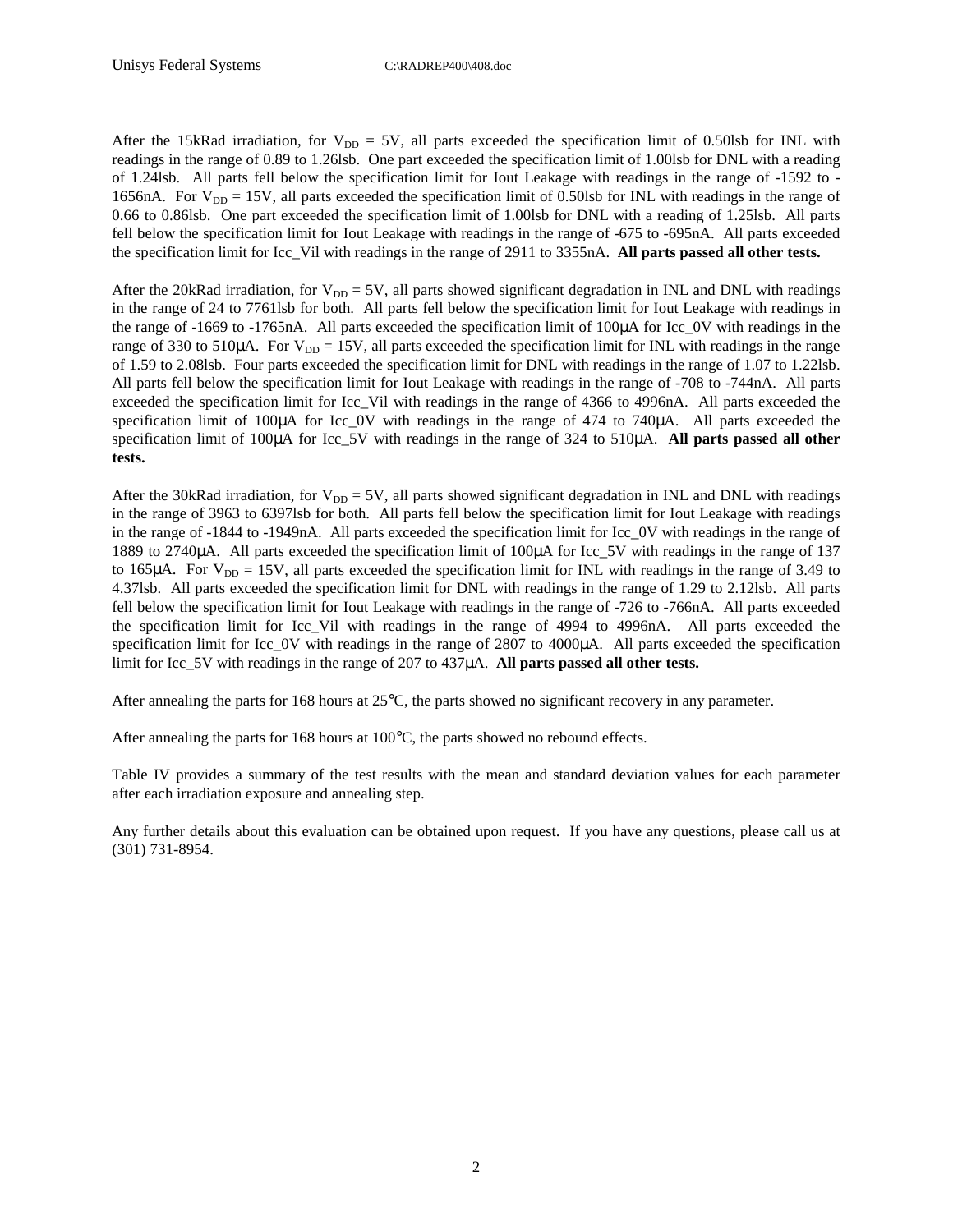### \_\_\_\_\_\_\_\_\_\_\_\_\_\_\_\_\_\_\_\_\_\_\_\_\_\_\_\_\_\_\_\_\_\_\_\_\_\_\_\_\_\_\_\_\_\_\_\_\_\_\_\_\_\_\_\_\_\_\_\_\_\_\_\_\_\_\_\_\_\_\_\_\_\_\_\_\_\_\_\_\_\_\_\_\_\_\_\_\_\_\_ ADVISORY ON THE USE OF THIS DOCUMENT

The information contained in this document has been developed solely for the purpose of providing general guidance to employees of the Goddard Space Flight Center (GSFC). This document may be distributed outside GSFC only as a courtesy to other government agencies and contractors. Any distribution of this document, or application or use of the information contained herein, is expressly conditional upon, and is subject to, the following understandings and limitations:

(a) The information was developed for general guidance only and is subject to change at any time;

(b) The information was developed under unique GSFC laboratory conditions which may differ substantially from outside conditions;

(c) GSFC does not warrant the accuracy of the information when applied or used under other than unique GSFC laboratory conditions;

(d) The information should not be construed as a representation of product performance by either GSFC or the manufacturer;

(e) Neither the United States government nor any person acting on behalf of the United States government assumes any liability resulting from the application or use of the information.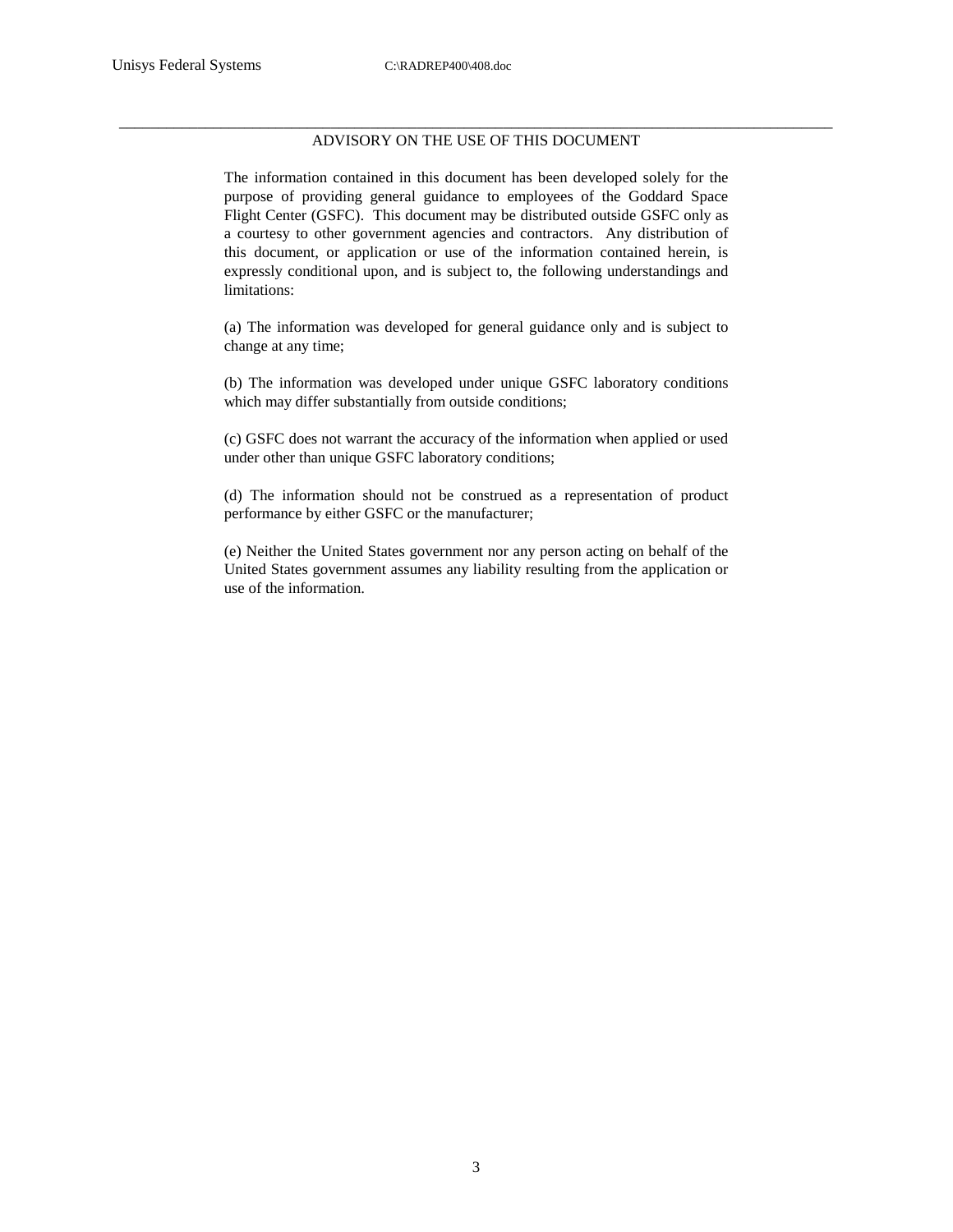

Figure 1. Radiation Bias Circuit for AD7545AUQ/883

Notes:

- 1.  $R_1 = 1k\Omega \pm 5\%, \frac{1}{4}W$ .
- 2.  $R_2 = 2k\Omega \pm 5\%, \frac{1}{4}W$ .
- 3. R<sub>3</sub> = 100k $\Omega$  ±5%, ¼W. Each R<sub>3</sub> is used only once per board for noise suppression.
- 4.  $V_{REF} = +10V$ .
- 5.  $V_{DD} = +15V$ .
- 6.  $\overline{DATA} = V_{DD}$ .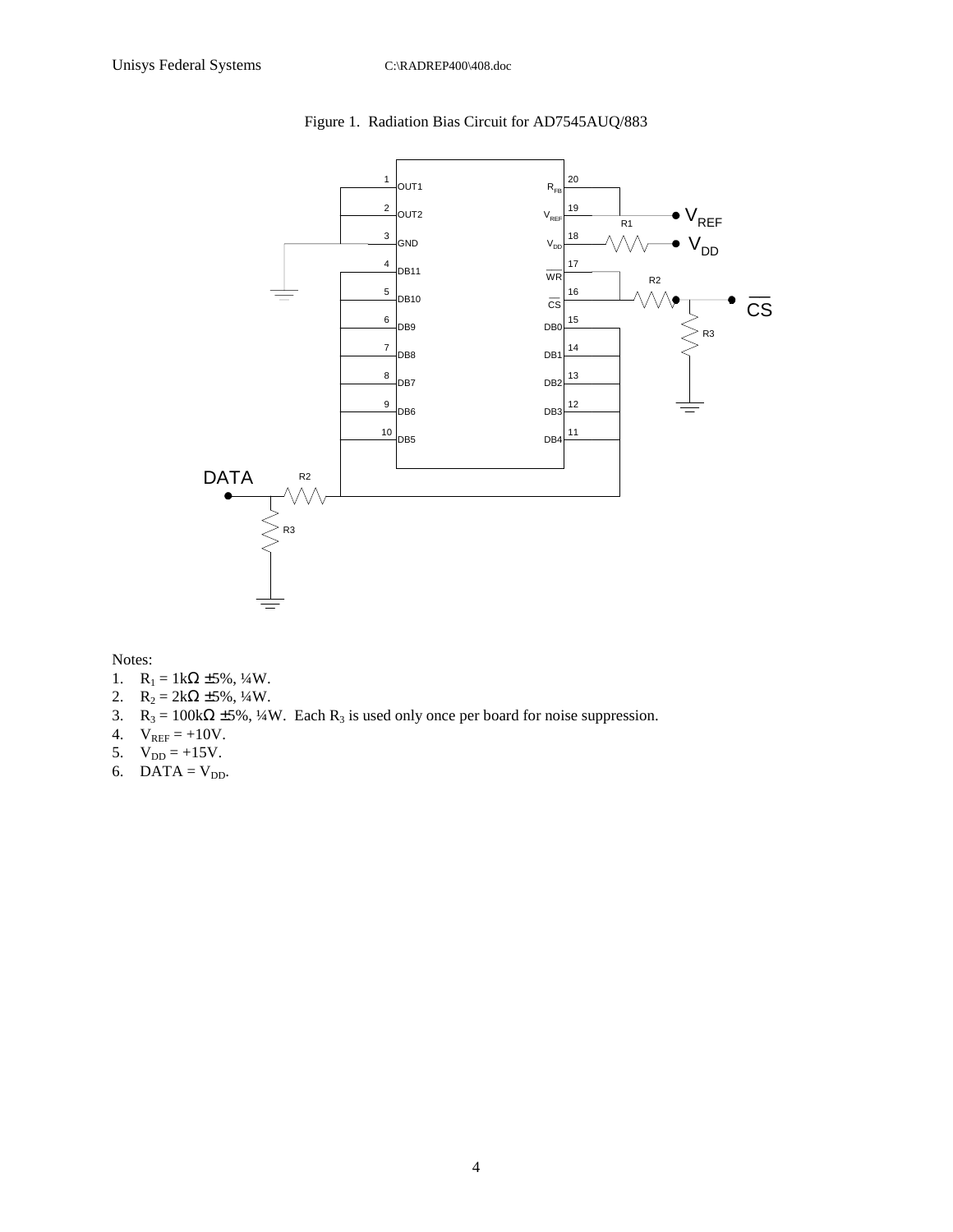| Generic Part Number:                 | AD7545AUQ/883B                       |
|--------------------------------------|--------------------------------------|
| <b>IRAC Part Number</b>              | 5962-8770204RA                       |
| <b>IRAC TID Requirement</b>          | 10kRads (RDM $\geq$ 2)               |
| Charge Number:                       | M99762                               |
| Manufacturer:                        | <b>Analog Devices</b>                |
| Lot Date Code (LDC):                 | 9807                                 |
| <b>Quantity Tested:</b>              | 6                                    |
| Serial Number of Control Samples:    | 226                                  |
| Serial Numbers of Radiation Samples: | 227, 228, 229, 230, 231              |
| Part Function:                       | CMOS 12-Bit Buffered Multiplying DAC |
| Part Technology:                     | <b>CMOS</b>                          |
| Package Style:                       | 20-Pin DIP                           |
| Test Equipment:                      | A540                                 |
| Test Engineer:                       | S. Archer-Davies                     |

### TABLE I. Part Information

• The manufacturer for this part guaranteed no radiation tolerance/hardness.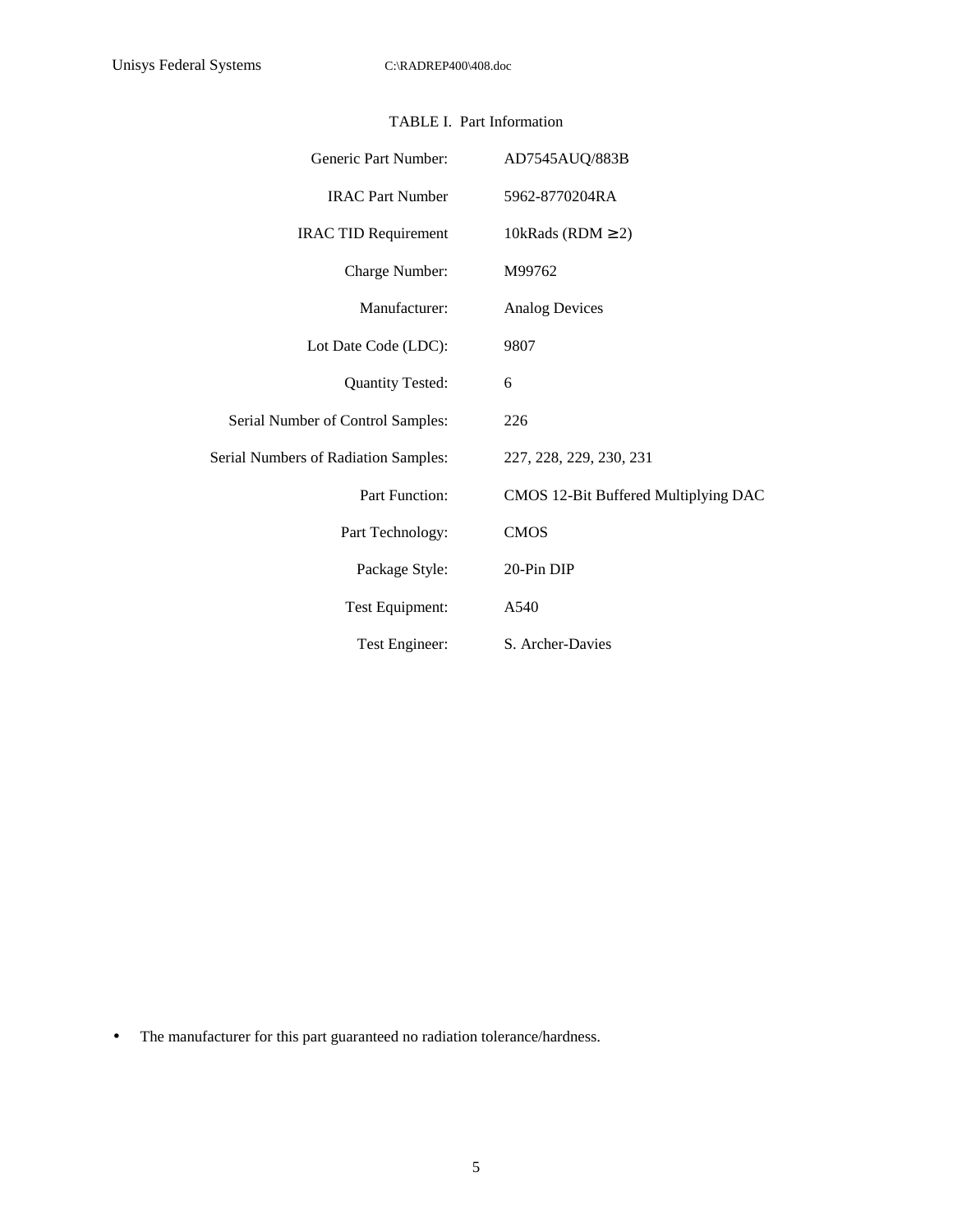| TABLE II. Radiation Schedule for AD7545AUQ/883B                           |  |
|---------------------------------------------------------------------------|--|
|                                                                           |  |
|                                                                           |  |
|                                                                           |  |
|                                                                           |  |
|                                                                           |  |
|                                                                           |  |
|                                                                           |  |
|                                                                           |  |
|                                                                           |  |
|                                                                           |  |
|                                                                           |  |
| Effective Dose Rate = $30,000$ RADS/18 DAYS=69.4 RADS/HOUR=0.019 RADS/SEC |  |

PARTS WERE IRRADIATED AND ANNEALED UNDER BIAS, SEE FIGURE 1.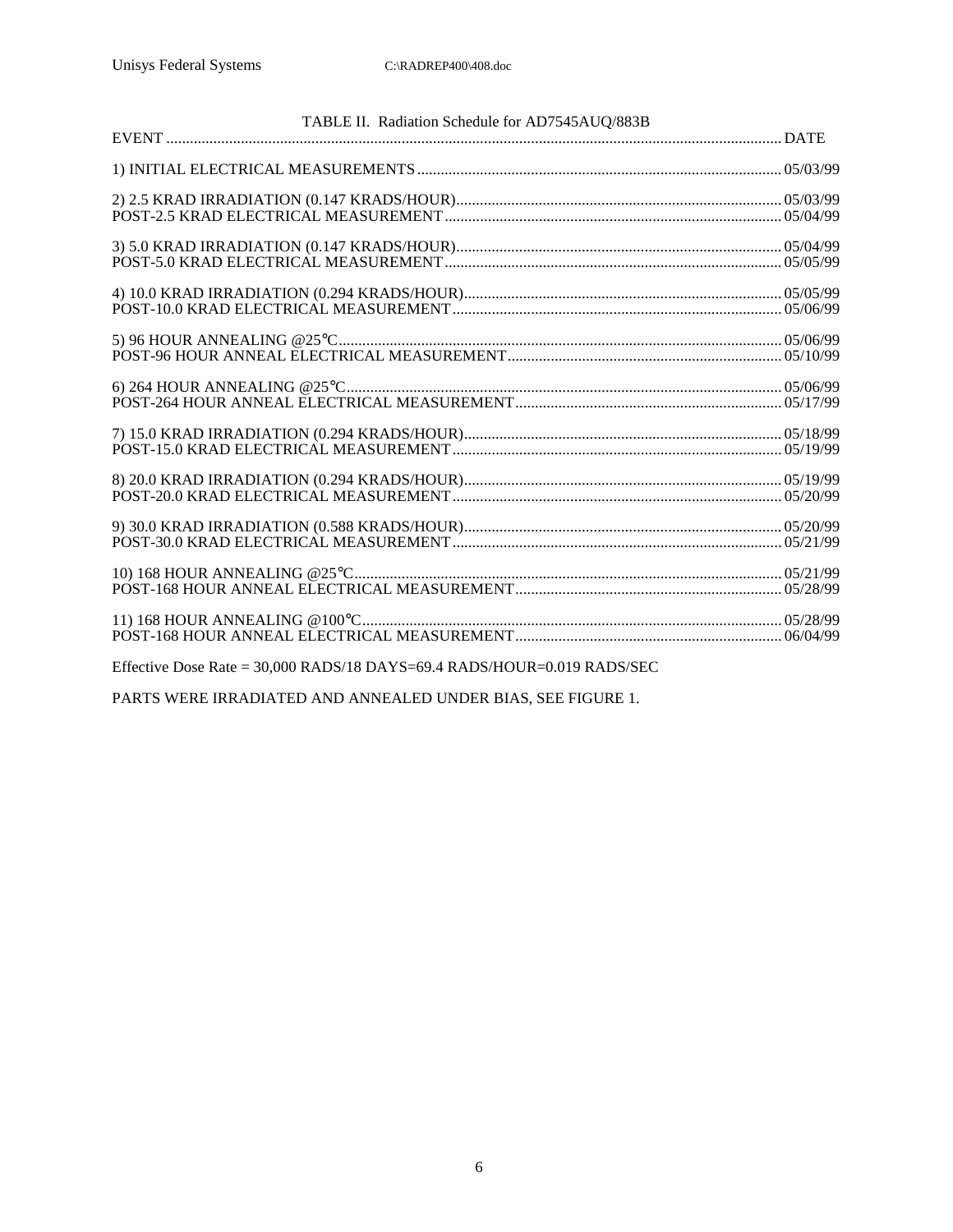| <b>Test</b>              |                     |                 | Spec.            | Lim.  |                                   |
|--------------------------|---------------------|-----------------|------------------|-------|-----------------------------------|
| #                        | <b>Parameter</b>    | <b>Units</b>    | min              | max   | <b>Test Conditions (2)</b>        |
| $V_{DD} = 5V$            |                     |                 |                  |       |                                   |
| 110                      | <b>INL</b>          | <b>lsb</b>      | 0.00             | 1.00  |                                   |
| 120                      | <b>DNL</b>          | <b>lsb</b>      | 0.00             | 1.00  |                                   |
| $200 - 213$ Iil          |                     | nA              | $-1000$          | 1000  |                                   |
| $214-227$ Iih            |                     | nA              | $-1000$          | 1000  |                                   |
| 300                      | <b>Iout Leakage</b> | nA              | $-10.0$          | 10.0  |                                   |
| 400                      | Icc_Vil             | $\mu A$         | $\boldsymbol{0}$ | 2000  | $Inputs = 0.8V$                   |
| 401                      | Icc Vih             | μA              | $\bf{0}$         | 2000  | $InputStream = 2.4V$              |
| 402                      | Icc 0V              | $\mu\mathrm{A}$ | $\bf{0}$         | 100   | $Inputs = 0.0V$                   |
| 403                      | Icc 5V              | μA              | $\bf{0}$         | 100   | $InputStream = 5.0V$              |
| 500                      | <b>PSRR</b>         | $\mu$ V         | $-20.0$          | 20.0  | $V_{DD} = \pm 5\%$                |
| 501                      | Gain_error          | mV              | $-7.326$         | 7.326 |                                   |
| $V_{DD} = 15V$           |                     |                 |                  |       |                                   |
| 510                      | <b>INL</b>          | <b>lsb</b>      | 0.00             | 1.00  |                                   |
| 511                      | <b>DNL</b>          | <b>lsb</b>      | 0.00             | 1.00  |                                   |
| $\overline{600-613}$ Iil |                     | nA              | $-1000$          | 1000  |                                   |
| $\overline{614-627}$ Iih |                     | nA              | $-1000$          | 1000  |                                   |
| 700                      | <b>Iout Leakage</b> | nA              | $-10.0$          | 10.0  |                                   |
| 800                      | Icc_Vil             | μA              | $\bf{0}$         | 2000  | $InputStream = 1.5V$              |
| 801                      | Icc Vih             | $\mu A$         | $\bf{0}$         | 2000  | $InputStream = 13.5V$             |
| 802                      | $Icc_0$             | μA              | $\bf{0}$         | 100   | <b>Inputs = <math>0.0V</math></b> |
| 803                      | $Icc_5V$            | μA              | $\bf{0}$         | 100   | $InputStream = 15.0V$             |
| 900                      | <b>PSRR</b>         | $\mu V$         | $-20.0$          | 20.0  | $V_{DD} = \pm 5\%$                |
| 901                      | Gain_error          | mV              | $-7.326$         | 7.326 |                                   |

## Table III. Electrical Characteristics of AD7545AUQ/883B (1)

### Notes:

(1) These are the manufacturer's non-irradiated data sheet specification limits. The manufacturer provided no postirradiation limits at the time the tests were performed.

(2)  $V_{REF} = -10V$  unless otherwise noted.